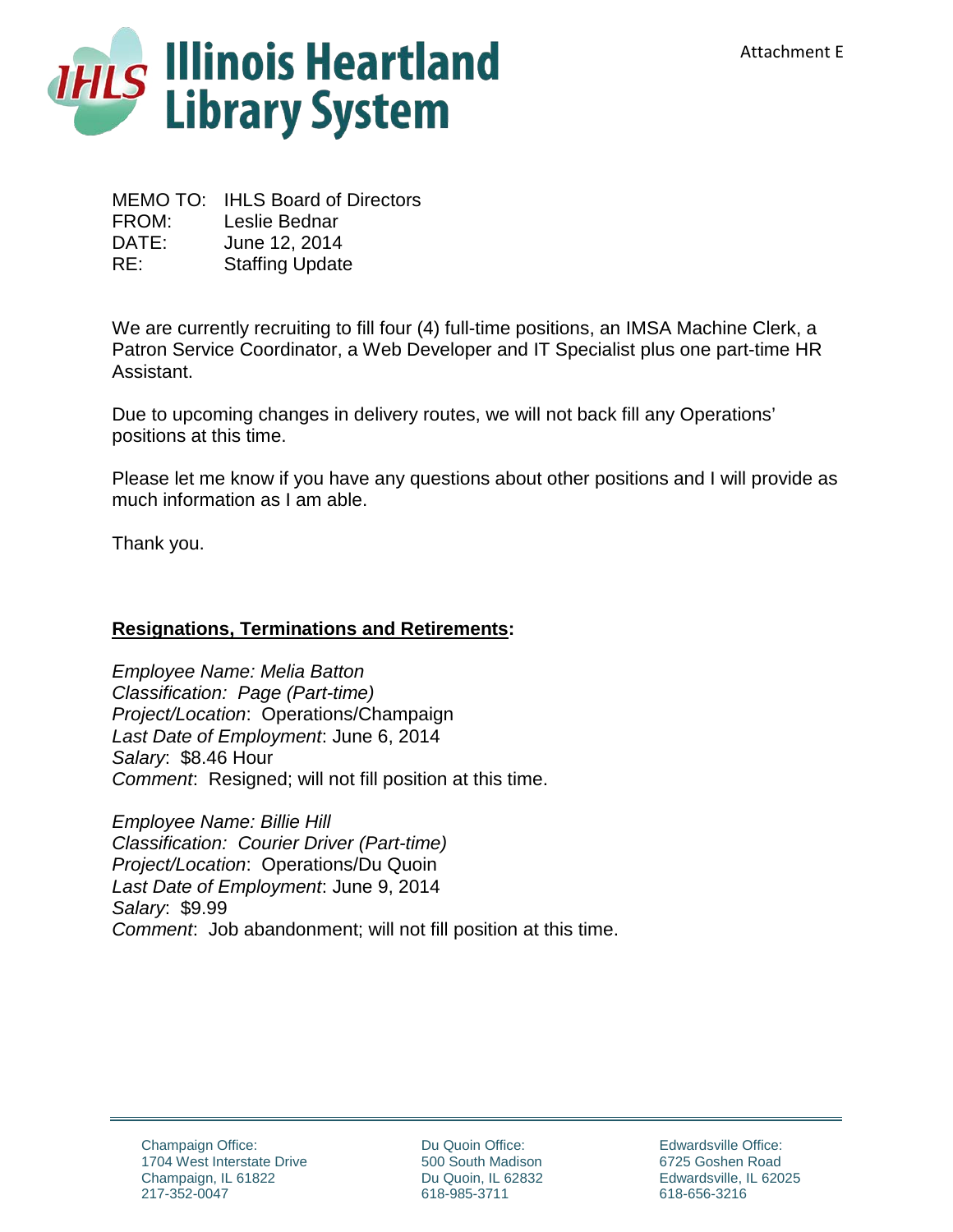

## **New Hires:**

*Employee Name*: Adrienne Elam Classification: Chief Fiscal Officer (Full Time) *Project/Location*: General/Edwardsville *Start Date*: May 1, 2014 *Salary*: \$70,000.00 Annual Comment: This should have been on last month's report.

## **Promotions/Change in Position:**

*Employee Name*: Cindy Nelson *Previous Classification*: Part-time Courier Driver Current Classification: Machine Clerk (Full Time) *Project/Location*: IMSA/DuQuoin *Start Date*: June 2, 2014 *Salary*: \$9.99 Hour Comment: This is a lateral move; eligible for FY2015 increase.

*Employee Name*: Melissa West *Previous Classification*: IMSA Machine Advisor (Full-time) Current Classification: IMSA Lead Machine Advisor (Full Time) *Project/Location*: IMSA/ Du Quoin *Start Date*: June 2, 2014 *Salary*: \$14.14 Hour Comment: Job description updated to mirror current duties and responsibilities; eligible for FY2015 increase.

*Employee Name*: Kathleen McGonigle *Previous Classification*: Part-time Courier Driver Current Classification: Operations Assistant (Full- time) *Project/Location*: Operations/Champaign *Start Date*: June 16, 2014 *Salary*: \$12.54 Hour Comment: new salary is at the range minimum; eligible for FY2015 increase.

Du Quoin Office: 500 South Madison Du Quoin, IL 62832 618-985-3711

Edwardsville Office: 6725 Goshen Road Edwardsville, IL 62025 618-656-3216